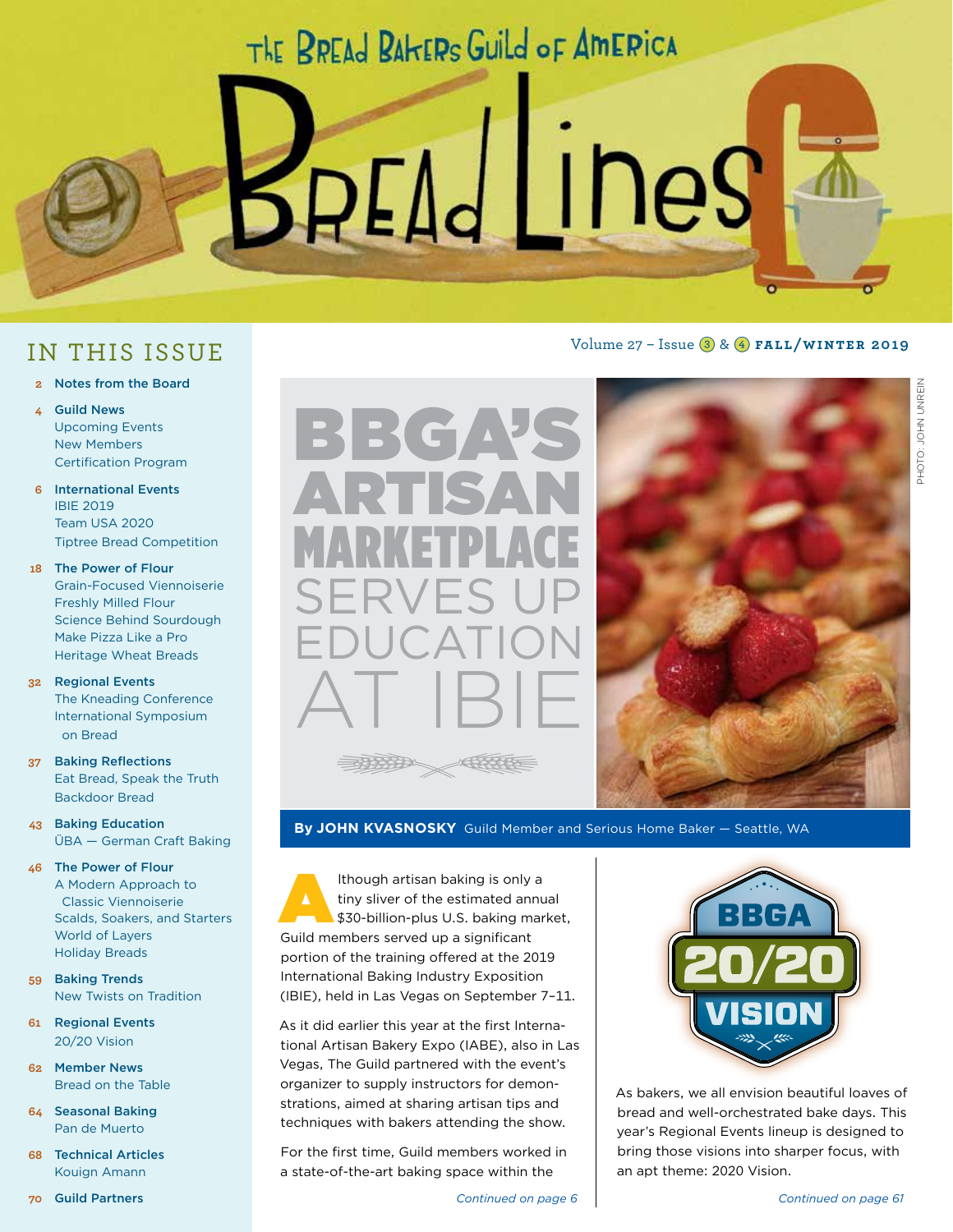# JIM WILLIAMS / BACKDOOR BREAD INTERVIEW

**By LUCAS MONAHAN** Guild Member and Head Baker, Flour Bakery & Cafe — Boston, MA **& MITCH STAMM** Guild Board Vice Chair. Author and Instructor, Johnson & Wales University, Providence, RI

**From its inception, how did Backdoor Bread evolve? Was there a catalyst or moment when you decided to focus on creating Backdoor Bread rather than integrating its ethos into Seven Stars? Or was it a process?**

Going back 8 or 9 years, I wasn't baking much, just spending time running a business and managing others. And it felt hollow. To keep myself entertained, I started something I called the "Thursday Bread." Every month I'd create a different bread, bake it on Thursdays, and deliver it to be sold alongside Seven Stars' other bread. So I was baking again, but it wasn't enough. There was a real disconnect with the customers and staff. Some of them understood and liked the Thursday bread, but others were confused. In the end, while I enjoyed the routine, I wanted a proper production, with more varieties and more volume.

In late 2013, I took a trip back to my home state of California, to meet legendary whole-grain baker Dave Miller. I went hoping to learn about whole grains and left knowing a mill was in our future. It was a 9-month old bag of Kamut<sup>®\*</sup> flour that really did it. I realized that fresh flour would be the only way to capture the aroma and flavor of Dave's bread — I would have to mill the Kamut®\* myself. After we started milling, sometime in 2014, I started getting more interested in wheat varieties and whole grains.

The Seven Stars Bakery facility is in an old mill building that hosts the Pawtucket Winter Farmers Market. Our back door opens into the middle of the market. We decided to have an open house showcasing our new little Ostirroler mill, so I made a few whole-grain breads, and

they sold out fast. I decided to open the doors again the following week with a few more whole-grain breads, and they sold out again. Maybe this was the opportunity I was looking for, the chance to do a proper production with a variety of different breads. Lynn suggested naming it Backdoor Bread, and it grew from there. I didn't plan for it to be so focused on single-variety wheats. But by then, I had been to Dave's a few times, and we had become friends. His focus on single varieties was having a significant impact on me.

Although Backdoor Bread had a strong influence on the daily Seven Stars breads, it remained my production. It was happening during the regular Seven Stars schedule, but I was keeping it separate. I wasn't interested in producing more bread than I could make by myself.

#### **What were the most surprising lessons (production and bread quality) as you transitioned to freshly milled flour?**

So many lessons! The most overt lessons were the extra work involved and the additional commitment to cleaning. Training, one of the biggest challenges in any bakery, also became more intense. Systems and schedules became even more critical. We had always relied on the miller's expertise. Millers spend their entire careers learning how best to turn that little seed into flour. When we switched overnight to milling flour for ourselves, we made lots of mistakes. Luckily we discovered that putting grain into a mill and producing usable flour is pretty easy. And since we were milling daily, we were able to correct and learn from our mistakes immediately. From our daily milling, we learned how temperature and humidity affect both stored grain



Jim Williams in front of his mill.

and the milling process, as well as how stones wear over time. We learned that adiustments on a stone mill are constant. and a miller needs to be in tune. We were training mixers to do this!

Some argue that bakers should let millers focus on what they do best. I agree unless the baker in question is genuinely committed. I don't think milling will be right for every bakery. I intentionally located the mill in our temperaturecontrolled mixing room so that milling could easily be incorporated into a mixing shift while keeping the flour temperature in check. Our mixing personnel had to become millers overnight, but since they were milling concurrently with mixing, no time was added to their day, and they could work with the flour immediately. Once that grain is cracked, the clock starts ticking; in our opinion, it isn't getting any better. So, while commercial millers say that bakers should leave the milling to them, I'd argue that it's the bakers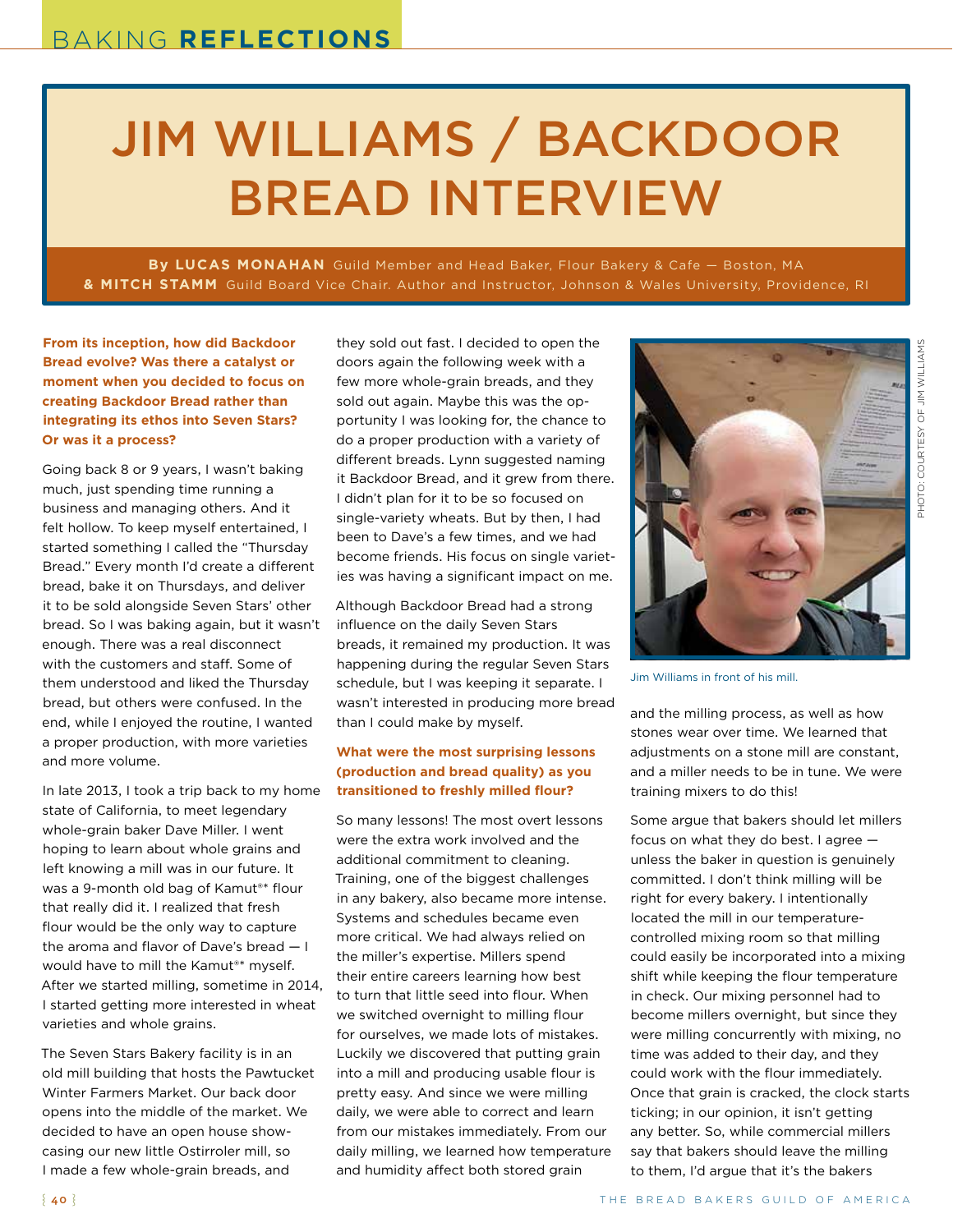working with the flour daily that can have the most significant impact on flour quality. We're the ones able to tweak the milling immediately, while the millers have to send flour out and wait for results. I believe that if small-scale bakers approach milling correctly, they have a leg up on millers, but only if their commitment to milling is as strong as their commitment to making great bread.

Fermentation happens much faster, and formulas need to be adjusted to accommodate. Once that's understood, it isn't a big deal, but it can definitely catch you out.

There is a fleeting, sweet aroma in freshly milled flour that vanishes quickly. Does it carry over to the finished bread? Not necessarily, but for me, milling just before mixing is no different from how we prepare and consume any other fresh food. Would you make guacamole and let it sit a few days before eating, or cook a steak today for dinner tomorrow?

When we first started milling on the Ostiroller, we were blown away by the flavor difference. But when we received our second mill, a 40" mill from Andrew Heyn of New American Stone Mills, we were amazed at the volume of our breads. Although we were using the same grain, we were able to obtain a beautiful, fine, creamy flour, rather than the sandy flour produced on the Ostiroller. The volume of our breads increased dramatically, and once again, the flavor was taken up a notch. It was a remarkable difference.

#### **When you decided to sell Seven Stars, was it more about scaling back or spending more time on the craft?**

The question, "What would we do if we ever sold the business...?" was one that came up over the dinner table many times over the years. In the fall of 2017, we started thinking about it a little more seriously. What does it look like to sell Seven Stars? Do we leave Rhode Island? Do we continue baking? Would a new owner allow us to stay in RI? What about the kids? Do we know how to do anything else?

We decided to sell the business for all kinds of reasons, but it wasn't because of Backdoor Bread. It was time for a

change — a new chapter. The idea was to give our kids a new life, let them see that people can reinvent themselves, and show our jobs that we were in control of our lives. I'm sure there are lots of people who think we're crazy for what we did. Who sells a successful, thriving, profitable business and decides to move to the sticks? Moreover, once the business is gone, what do we do? Baking isn't my passion, but I do love it. And although I have a bachelor's degree in political science, I never did anything with it. I have no qualifications other than baking.

#### **What will you miss the most about Seven Stars? What will you miss the least?**

My wife Lynn and I built an amazing business that we're really proud of and will feel a connection to forever. With four locations, over 100 employees, and running 24/7/363 days a year, it had a lot of moving parts and many amazing people giving it their all every day. For 18.5 years, it was my identity. So in some ways, I've lost that and miss it. Backdoor Bread became a new "side" identity in late 2014, and that does carry on. While I miss being part of something bigger than I am, I don't miss the random calls in the middle of the night, the responsibility for others, and the constant employee turnover.

#### **Backdoor Bread became a cult favorite in Providence. Before you decided to move on, did Backdoor Bread influence Seven Stars' production and bread quality?**

I think so. That might be a good question for some of the bakers. For Seven Stars, milling remained the focus and a daily discussion. But while Seven Stars focused on getting the most out of a few grains, Backdoor Bread experimented with lots of different grains. I think Backdoor Bread provided a reason for Seven Stars to remain focused on milling quality and wheat quality. It started many conversations that led to decisions on how best to turn that little seed into flour. Milling is a part of the fabric that makes Seven Stars Bakery a unique place, as much as the great product and the friendly culture we built. It's what they do. There isn't any other way, and I don't see that changing in my absence.

#### **How did you cultivate your relationships with local farmers? How are you reaching consumers and forming a clientele?**

I usually send out an email asking if I can get some wheat and it goes from there. Meeting people is difficult for me, so having that initial introduction helps. From there, it's getting the grain into the bakery and starting to work with it. Grain farmers are some of the best people I've ever met. Friendly, generous, humble, open, caring, and like me, a little awkward. They're always excited to meet the baker who is turning their grain into a loaf of bread. Farmers don't often get to meet the end-user. It's a special connection.

As of this writing, I'm just getting going in Charlotte, VT. I've started with a pop-up bread sale at a local farm market up the road. It's going to take some time in this rural community, but so far, customers have been ecstatic. It helps that Nitty Gritty Grains, where I'm buying Redeemer wheat, is just up the road. People are familiar with the brand, and many personally know the farmer, Tom Kenyon. People in this area are invested in their land and their community. I have no doubt that Backdoor Bread has found its home.

#### **Are you working more or fewer hours?**

I'm only doing one bake a week at the moment. Hopefully, I'll add another day



**JIM WILLIAMS** PHOTOS: JIM WILLIAMS.ö

100% whole grain and naturally leavened!